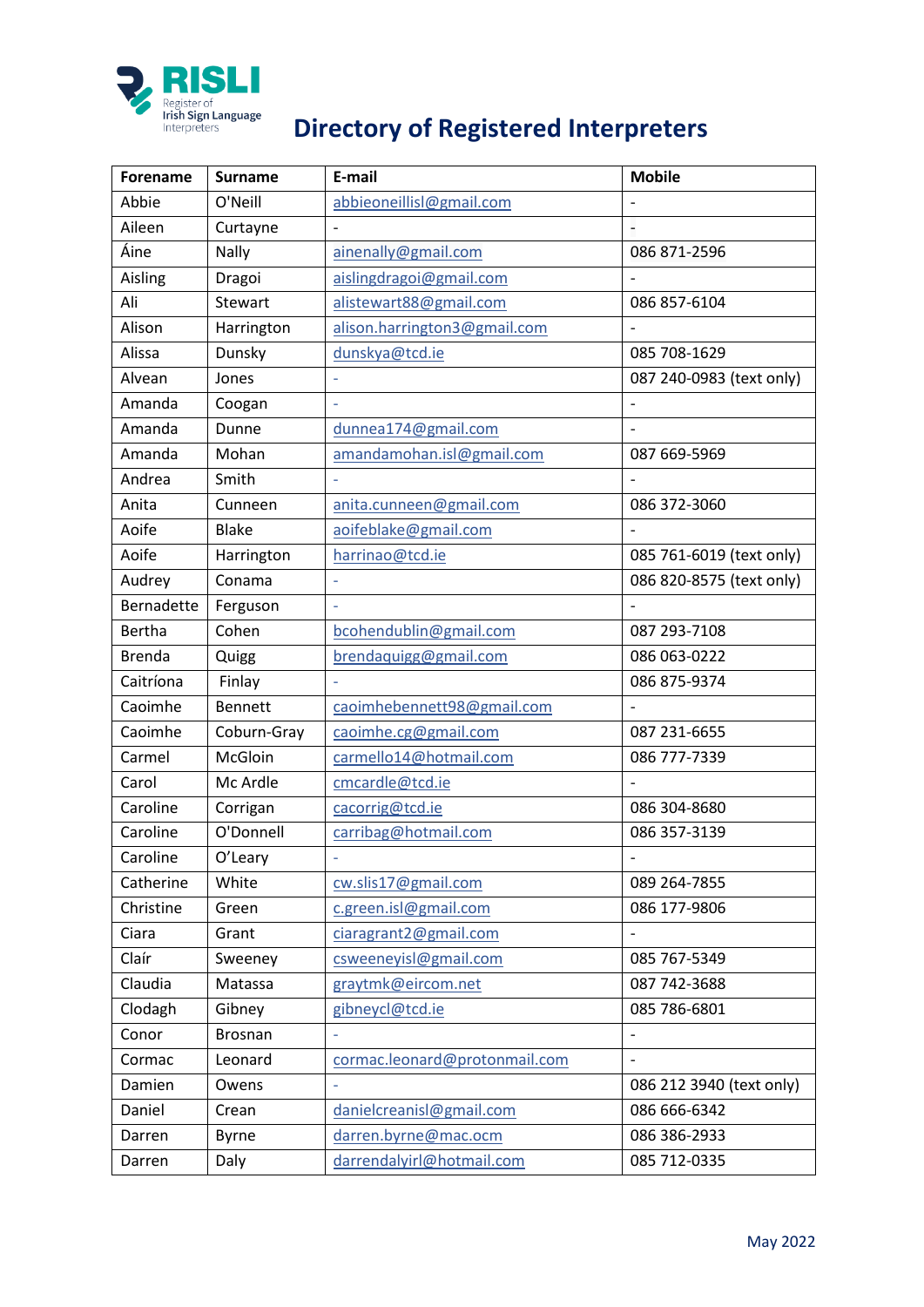

## **Directory of Registered Interpreters**<br>
Interpreters **Directory of Registered Interpreters**

| Dawn      | Kelly           | interpdawnkelly@gmail.com             | 086 057-6757             |
|-----------|-----------------|---------------------------------------|--------------------------|
| Deirdre   | Tobin           | deirdreherlihy@gmail.com              |                          |
| Elaine    | Grehan          |                                       |                          |
| Eileen    | Doherty         | eileendoherty25@gmail.com             | 086 353-2468             |
| Elena     | Gibson          | elena.g.gibson@gmail.com              | 087 670-1170             |
| Elżbieta  | Cichocka        | cichocke@tcd.ie                       | 087 941-6626             |
| Emily     | Egan            | vitalsignsisl@gmail.com               |                          |
| Fiona     | Ivory-Noonan    | fiona ivory@yahoo.com                 | 086 389-6428             |
| Fiona     | Landers         |                                       | 083 163-8119 (text only) |
| Frankie   | Berry           | frankie.m.berry@gmail.com             | 087 940-0333 (text only) |
| Gemma     | Shannon         | gemmashannonisl@gmail.com             | $\overline{\phantom{0}}$ |
| Geraldine | Parker          |                                       | 087 644-5305             |
| Heidi     | Veldheer        | veldheeh@tcd.ie                       |                          |
| Helen     | Newman          | hnewmanislinterpreter@gmail.com       | 085 813-7112             |
| Helena    | <b>Saunders</b> |                                       | 086 854-3339 (text only) |
| Imelda    | Gibbons-        | imeldagibbons@gmail.com               | 086 876-8444             |
|           | Walsh           |                                       |                          |
| Isabelle  | Walsh           | $\overline{\phantom{a}}$              | 085 860-9722             |
| Joanne    | Chester         |                                       | 087 647-7741 (text only) |
| Joanne    | O'Donnell       | jodinterpreter@gmail.com              | 086 075-9596             |
| Kate      | Privett         | kateprivettisl@gmail.com              | 087 757-3343             |
| Katie     | Cannon          | cannonk@tcd.ie                        |                          |
| Laila     | Anshasi         | anshasilaila@gmail.com                | $\overline{a}$           |
| Leah      | Murray          | leahmurray14@gmail.com                | 087 673-8674             |
| Leanne    | Saurin          | saurinl@tcd.ie                        | 085 719-8500             |
| Lianne    | Quigley         | $\bar{\phantom{a}}$                   | 087 222-3507 (text only) |
| Lisa      | Dunne           | lisakdunne@gmail.com                  |                          |
| Lisa      | Harvey          | harveyl@tcd.ie                        | 087 219-1842             |
| Lorraine  | Leeson          | leesonl@tcd.ie                        | 087 667-0028             |
| Máiréad   | Hegarty         | maireadhegarty@gmail.com              | 087 268-2005             |
| Marcella  | Dillon          | dillonmarci@gmail.com                 | 087 961-2465             |
| Margaret  | Woulfe          |                                       |                          |
| Mark      | McCaffrey       | $\frac{1}{2}$                         | 087 912-7232 (text only) |
| Mary      | Dermody         | marydx@gmail.com                      |                          |
| Mary      | Duggan          | jmdugg@gmail.com                      | 087 791-9412 (text only) |
| Mary      | Stringer        | msmstringer@gmail.com                 | 087 687-7302             |
| Michael   | Feeney          | michael.feeney.interpreting@gmail.com | 087 718-7535             |
| Michelle  | McNulty         | michelleislinterpreter@gmail.com      | 086 663-2860             |
| Natalia   | Gryzlova        | natalia.gryzlova@gmail.com            | 085 821-2255 (text only) |
| Orla      | MacCabe         | orlamaccabe@gmail.com                 |                          |
| Pauline   | McMahon         | pauline.mcmahon100@gmail.com          | 086 257-3366             |